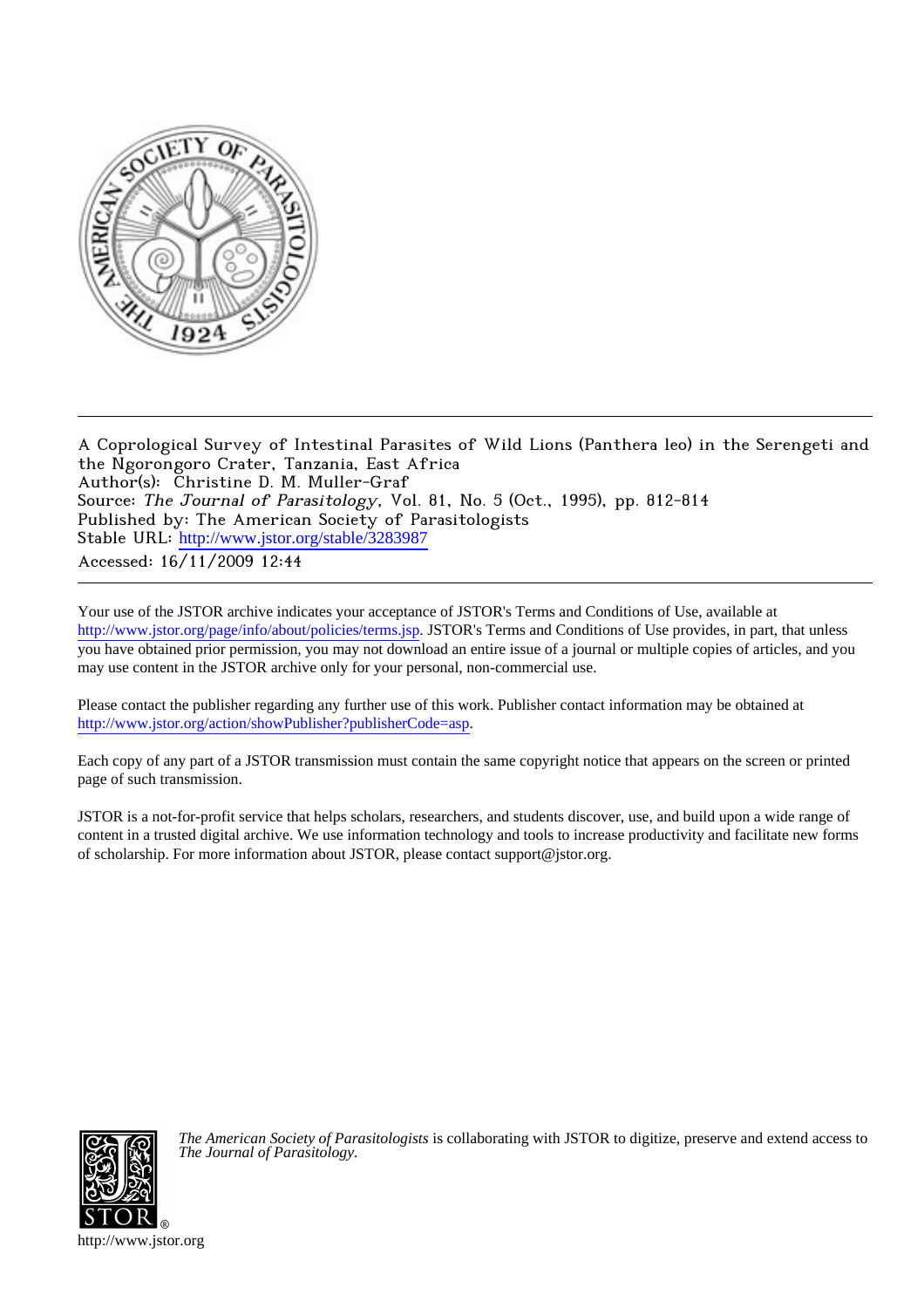| TABLE I. Comparison of <i>Falcaustra</i> larvae from different fish hosts. |  |  |  |  |
|----------------------------------------------------------------------------|--|--|--|--|
|----------------------------------------------------------------------------|--|--|--|--|

| Host                        | Etheostoma spp.  | Cichlasoma<br>cyanoguttatum | Lepomis spp.    | Gambusia affinis |
|-----------------------------|------------------|-----------------------------|-----------------|------------------|
| Type of larvae              | Type 1           | Type 2                      | Type 2          | Type 2           |
| Body length                 | $1.095 - 1.164*$ | 1.122-1.137                 | $1.017 - 1.068$ | $0.945 - 0.966$  |
| Body width                  | $0.039 - 0.042$  | $0.033 - 0.036$             | 0.036           | $0.030 - 0.033$  |
| Esophagus length            | $0.348 - 0.390$  | $0.261 - 0.303$             | $0.285 - 0.288$ | $0.249 - 0.252$  |
| Length of posterior part of |                  |                             |                 |                  |
| esophagus                   | $0.168 - 0.180$  | $0.096 - 0.099$             | $0.099 - 0.105$ | $0.090 - 0.093$  |
| Length of bulb              | 0.063–0.069      | $0.048 - 0.051$             | $0.045 - 0.048$ | $0.042 - 0.045$  |
| Width of bulb               | $0.021 - 0.024$  | $0.015 - 0.018$             | $0.018 - 0.021$ | $0.015 - 0.018$  |
| Nerve ring                  | $0.108 - 0.135$  | $0.087 - 0.105$             | $0.081 - 0.096$ | $0.075 - 0.105$  |
| Excretory pore              | $0.249 - 0.324$  | 0.180                       | $0.189 - 0.195$ | $0.207 - 0.213$  |
| Genital primordium from     |                  |                             |                 |                  |
| posterior end               | $0.405 - 0.432$  | $0.423 - 0.426$             | $0.375 - 0.390$ | $0.354 - 0.360$  |
| Tail                        | $0.171 - 0.180$  | $0.147 - 0.150$             | $0.141 - 0.147$ | $0.126 - 0.129$  |

**\* All measurements are in mm and represent ranges.** 

## **LITERATURE CITED**

- **ANDERSON, R. C. 1992. Nematode parasites of vertebrates. Their development and transmission. C.A.B. International, Oxon, U.K., 578 p.**
- **BAKER, M. R. 1985. Falcaustra species (Nematoda: Kathlaniidae) parasitic in turtles and frogs in Ontario. Canadian Journal of Zoology 64: 228-237.**
- **1987. Synopsis of the Nematoda parasitic in amphibians and reptiles. Occasional Papers in Biology, No. 11. Memorial University of Newfoundland, St. John's, Newfoundland, 325 p.**
- **BARTLETT, C. M., AND R. C. ANDERSON. 1985. Larval nematodes**

**(Ascaridida and Spirurida) in the aquatic snail, Lymnaea stagnalis. Journal of Invertebrate Pathology 46: 153-159.** 

- **BARUS, V., AND J. GRosCHAFr. 1962. Megalobatrachonema terdentatum (Linstow, 1890) Hartwich, 1960 (Nematoda, Subulascarididae) in Czechoslovakia, and its development. Helminthologia 4: 67-78.**
- PETTER, A. J., AND A. G. CHABAUD. 1971. Cycle évolutif de *Mega***lobatrachonema terdentatum (Linstow) en France. Annales de Par**asitologie Humaine et Comparée 46: 463-477.
- **SEY, O., AND F. MoRAvEc. 1986. An interesting case of hyperparasitism of the nematode Spironoura babei Ha Ky, 1971 (Nematoda: Kathlaniidae). Helminthologia 23: 173-177.**

**J. Parasitol., 81(5), 1995, p. 812-814 ? American Society of Parasitologists 1995** 

## **A Coprological Survey of Intestinal Parasites of Wild Lions (Panthera leo) in the Serengeti and the Ngorongoro Crater, Tanzania, East Africa**

**Christine D.M. Miiller-Graf, Department of Zoology, University of Oxford, South Parks Road, Oxford OX1 3PS, United Kingdom** 

ABSTRACT: Fecal examination on 112 and a subset of 58 wild lions **(Panthera leo) in the Serengeti National Park and the Ngorongoro Crater, Tanzania, East Africa revealed eggs, larvae, and protozoan cysts of 15 parasite taxa. The most prevalent were Spirometra sp. (63% prevalence), Taeniidae (58%), Ancylostoma sp. (56%), and a coccidian (53%). Three parasites were considered spurious. Of the hosts, 97.3% were infected with at least 1 species of parasite. Individual parasite taxa were aggregated among hosts.** 

**Some information is available on the prevalence of parasites in free-ranging lions. Lion parasites have been recorded mainly anecdotally from dead wild lions (Leroux, 1958; Rodgers, 1974; Bwangamoi et al., 1990) with a few notable exceptions where a particular group of parasites has been studied, such as tapeworms (Dinnik and Sachs, 1972), or blood parasites (Averbeck et al., 1990), or where the results of veterinary examinations in a National Park (Young, 1975) have been reported. The parasites observed so far in wild lions are listed in Round (1968), Bwangamoi (1970), and Jooste (1990).** 

**Knowledge of lion parasites stems mainly from zoo lions (Dittrich, 1958; Tscherner, 1974; Ghoshal et al., 1988; see Muller-Graf, 1994). However, the findings in zoos do not necessarily reflect the parasitological fauna of wild lions.** 

**I report the findings of a study of lion parasites in the Serengeti National Park and the Ngorongoro Crater in Tanzania, East Africa. The parasitological study was undertaken in conjunction with a long-term demographic study of the lion populations (Schaller, 1972; Bertram, 1978; Packer, 1986; Packer et al., 1988, 1991). To my knowledge, this is the first study to describe prevalence of intestinal parasites in a population of wild lions.** 

**Between spring 1991 and spring 1993, 168 fecal samples from 112 known individual lions, Panthera leo, in the Serengeti National Park (coordinates of Seronera, the research station in the center of the Serengeti, 34?50'E, 02?30'S) and the Ngorongoro Crater (35?35'E, 03?10'S), East Africa, Tanzania were collected and analyzed for the presence of parasite eggs, larvae, and cysts. Lions were individually distinguished by whisker-spot patterns,**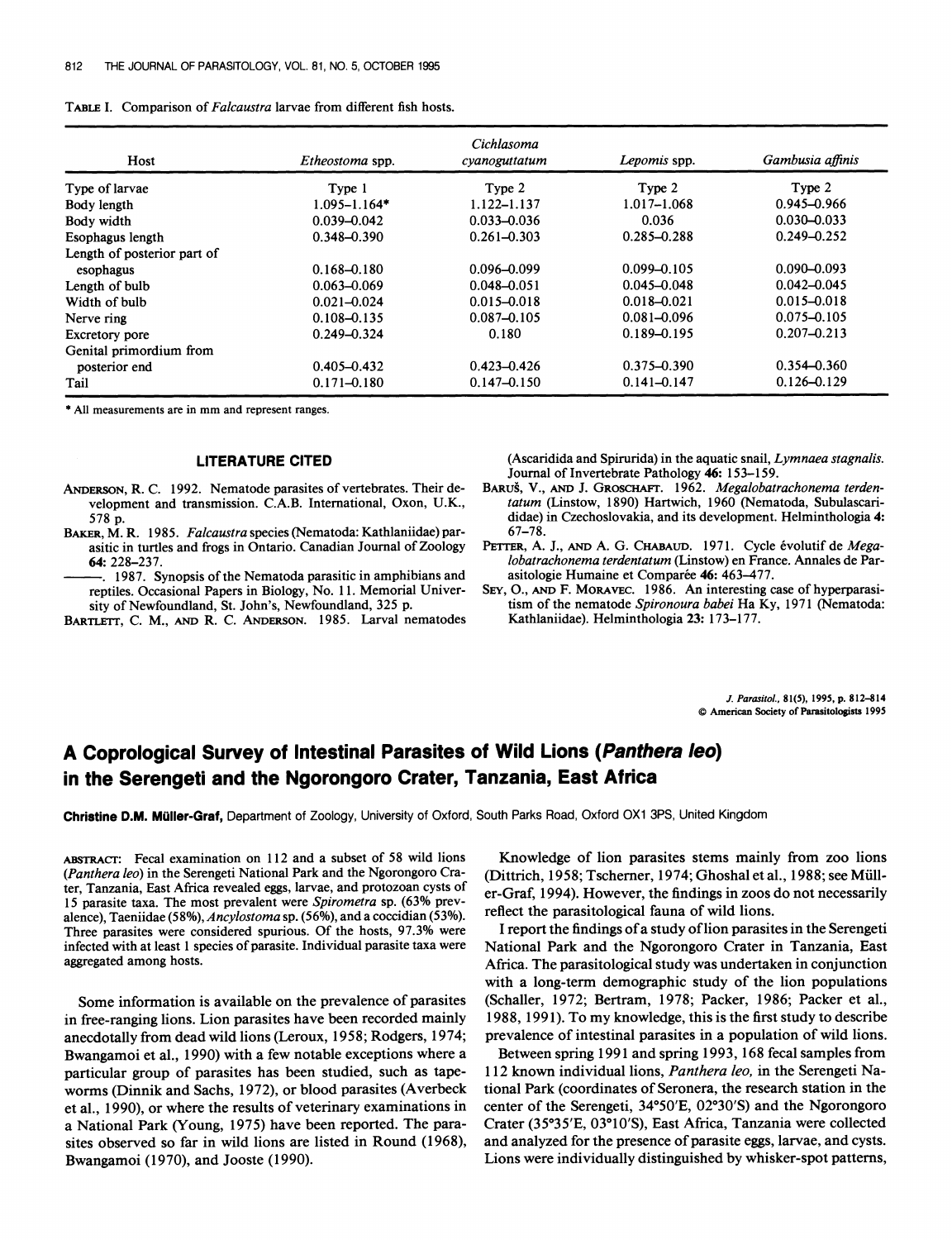**and fecal samples were collected from lions observed defecating. Fecal samples were preserved in 10% formalin in situ, or at Seronera, the research station, and analyzed at the Department of Zoology, University of Oxford using the formol-ether method, which showed the best results in preliminary tests. Feces were broken down with glass beads, sieved, and centrifuged. One gram of feces was analyzed from the remaining pellet and infections reported in eggs per g of feces (e.p.g.). Most parasites were identified to genus level because only eggs, larvae, and cysts were analyzed. Trematodes, Trichostrongylidae, and Trichuris sp. were excluded from calculating parasite richness as they were spurious parasites, that is, parasites present in the lions' prey rather than genuine lion parasites. Two species of helminth larvae were combined in the overall prevalence because the larval tail (used for identification) was not always visible. Mean intensity of infection describes the mean number of eggs or larvae of 1 parasite taxon per infected host; abundance includes infected and uninfected hosts (Margolis et al., 1982).** 

**Fifteen parasite taxa were found in the feces (Table I). However, 3 of these were spurious parasites. Of the 112 individuals examined, 97.3% were found to be infected with at least 1 species of parasite. The modal number of lion helminth taxa per animal was 3 (mean = 2.9, variance = 1.9) while the maximum number in any 1 animal was 6. Distribution of the individual parasite taxa among hosts was aggregated (variance > mean; Table I), with most individuals showing a low number of eggs per g of feces and few individuals showing a high number of eggs per g of feces.** 

**Spirometra sp. was the most prevalent parasite (63.4%) and had the highest number of eggs per g of feces (median = 975; Table I). Eggs as well as proglottids were observed. Eggs had a fairly thin shell, were roughly oval shaped, and slightly pointed at the end, with an operculum on 1 side. Eggs were filled with cells and no worms could be distinguished inside. According to Round (1968), the species in lion is Spirometra theileri, whereas the species found in hyenas is generally accepted to be Spirometra pretoriensis. However, the morphology of a fragment of Spirometra found in my study was consistent with Spirometra pretoriensis. This suggests that both species may occur in lions. Taeniid eggs had the second highest prevalence and could belong to Taenia regis, Taenia simba, Taenia gonyamai, or Echinococcus granulosus (Dinnik and Sachs, 1972; Young, 1975). The taxonomic status of Echinococcus in lions is not resolved. The species has been reported as Echinococcus granulosus felidis (Nelson and Rausch, 1963; Nelson et al., 1965) or Echinococcus felidis (Macpherson, 1986). An immunodiagnostic test (Allan et al., 1990) carried out on a subset of samples preserved in 5% formalin (75 samples of which 33 were diagnosed to be infected with taeniids) showed only 4% (3) of the lions were infected with Echinococcus sp.** 

**Hookworm eggs observed in the lion feces are most likely to be Ancylostoma paraduodenale or Ancylostoma tubaeformae, the species previously reported from lions (Round, 1968). The size of the Toxocara eggs here was consistent with T. cati, although Toxocara canis and T. cati have both been found in lions. Two species of helminth larvae were observed in the feces. The tail of 1 of them corresponds with Ollulanus tricuspis (Hasslinger et al., 1982) and the other 1 with Aelurostrongylus spp. (G. Averbeck, pers. comm.), both of which have previously been observed in lions. The Physaloptera sp. found in 1 animal was**  **TABLE I. Prevalence of eggs, larvae, and cysts and intensity of parasite eggs and larvae and in fecal samples of wild lions.** 

| Parasite                | Number<br>of hosts<br>infected (%) | Sam-<br>ple<br>size | Median<br>intensity* per<br>gram of feces<br>(maximum p.g.) | Variance/<br>mean ratio<br>of abun-<br>dances |
|-------------------------|------------------------------------|---------------------|-------------------------------------------------------------|-----------------------------------------------|
| Spirometra sp.          | 71 (63.4)                          | 112                 | 975.0 (83,350)                                              | 30,641.9                                      |
| <b>Taeniidaet</b>       | 65 (58.0)                          | 112                 | 39.6 (6,850)                                                | 1,431.1                                       |
| Ancylostoma sp.         | 63 (56.3)                          | 112                 | 50.0 (625)                                                  | 208.2                                         |
| Coccidia                | 59 (52.9)                          | 112                 |                                                             |                                               |
| Trematoda‡              | 39 (34.8)                          | 112                 | 25.0 (3,700)                                                | 2,809.1                                       |
| Helminth larvae§        | 33(29.5)                           | 112                 | 2.3(5,700)                                                  | 2,493.0                                       |
| Sarcocystis sp.         | 16(27.6)                           | 58                  |                                                             |                                               |
| Spirurida               | 27(24.1)                           | 112                 | 16.7 (650)                                                  | 77.7                                          |
| Trichostrongylidae      | 9(8.4)                             | 112                 | 16.7 (550)                                                  | 233.4                                         |
| Trichuris sp.           | 6(5.4)                             | 112                 | 34.4 (200)                                                  | 29.4                                          |
| Toxocara sp.            | 5(4.5)                             | 112                 | 8.3(483)                                                    | 72.0                                          |
| Giardia sp. $\parallel$ | 2(3.4)                             | 58                  |                                                             |                                               |
| Physaloptera sp.        | 1(0.9)                             | 112                 |                                                             |                                               |

**\* Intensity was determined by the mean result of the reading of three slides from the same sample. Protozoans were only scored for presence or absence.** 

**t Taenia sp. and Echinococcus sp. t Paramphistomatidae.** 

**? Ollulanus tricuspis and Aeluronstrongylus sp.** 

**11 Only a subset of the sample was checked for these protozoan parasites.** 

**very likely Physaloptera praeputialis, the only Physaloptera species so far reported from lions (Leroux, 1958; Round, 1968; Bwangamoi, 1970). Three protozoan taxa were found. These included Giardia sp., Sarcocystis sp., and Coccidia; previously reported coccidian species in lions were Isosporafelis, Isospora leonina, and Eimeria felina (Wenyon, 1923; Mandal and Ray, 1960; Pellerdy, 1974; Soulsby, 1982). The Sarcocystis cysts were ovoid and held 4 banana-shaped sporozoites with granules present. The wall was double-layered, smooth, and about 0.5-0.7**   $\mu$ m thick. The inner layer appeared colorless while the outer **layer was light brown.** 

**Spirurid and trematode eggs were also found in the feces. The trematodes were probably spurious parasites (parasites of the lions' prey only) belonging to Paramphistomatidae. Eggs of Trichuris sp. and Trichostrongylidae were also observed in the feces, but because of the heavy infection of the prey animals with these 3 parasites (Round, 1968; Sachs and Sachs, 1968; Bwangamoi, 1970; Sinclair, 1977; Horak et al., 1983; Jooste, 1990) and no previous recorded instances in lions, they are considered to be spurious parasites. Additionally, 26.8% (n = 30/112) of lions were found to be infected with unidentified helminth eggs and 8.6% (n = 5/58) with unidentified protozoan cysts.** 

**The parasite community in wild lions in this study differed from the records of zoo lions. Spirometra was the most common parasite in wild lions, but has not been reported in zoo lions. Toxascaris was not found in wild lions, but appears frequently in zoo lions (Barutzki et al., 1985; Ghoshal et al., 1988; Tang et al., 1988). Toxocara was only found in 5 individuals in the wild population, but has been recorded several times from zoo lions (Ippen and Henne, 1982; Barutzki et al., 1985; Ghoshal et al., 1988). Taeniids were very common in the wild lions, but few records from zoo lions exist. In general differences in par-**